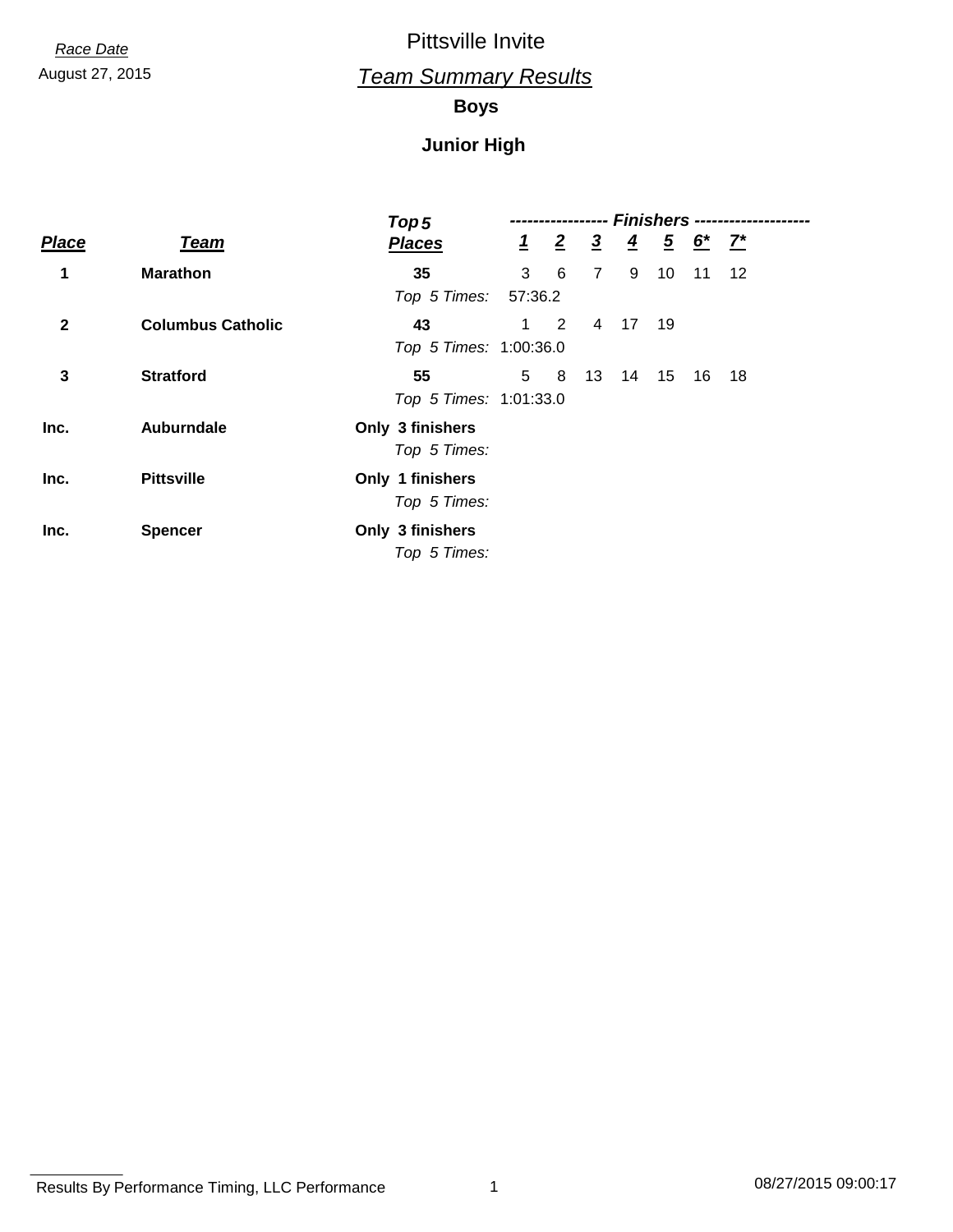### August 27, 2015 *Overall Finish List*

**Boys**

| <b>Place</b>   | <b>Score</b>            | <b>Bib No</b> | <b>Name</b>            | <b>Team</b>              | <b>Time</b> | Pace   |
|----------------|-------------------------|---------------|------------------------|--------------------------|-------------|--------|
| 1              | 1                       | 534           | Zach Olson             | <b>Columbus Catholic</b> | 10:33.4     | 2:38/K |
| 2              | 2                       | 533           | Tom Nystrom            | <b>Columbus Catholic</b> | 10:34.6     | 2:39/K |
| 3              | 3                       | 403           | <b>Tyler Cliver</b>    | Marathon                 | 10:56.5     | 2:44/K |
| 4              | $\overline{\mathbf{4}}$ | 531           | Addison Hill           | <b>Columbus Catholic</b> | 11:12.2     | 2:48/K |
| 5              | 5                       | 528           | Antonio Verdone        | Stratford                | 11:24.3     | 2:51/K |
| $\,6$          | 6                       | 410           | Alex Gosse             | Marathon                 | 11:35.4     | 2:54/K |
| $\overline{7}$ | $\overline{7}$          | 411           | Luke Hieronimus        | Marathon                 | 11:37.0     | 2:54/K |
| 8              | 8                       | 513           | <b>Riley Bauman</b>    | Stratford                | 11:38.1     | 2:55/K |
| 9              | 9                       | 418           | John Stoffel           | Marathon                 | 11:38.7     | 2:55/K |
| 10             | 10                      | 412           | Jaden Koeller          | Marathon                 | 11:48.4     | 2:57/K |
| 11             | 11                      | 419           | <b>Brock Warren</b>    | Marathon                 | 12:11.4     | 3:03/K |
| 12             | 12                      | 413           | <b>Cullen Krasselt</b> | Marathon                 | 12:13.8     | 3:03/K |
| 13             | (< 5)                   | 340           | Kyler Jensen           | Auburndale               | 12:17.1     | 3:04/K |
| 14             | 13                      | 514           | Andrew Chapel          | Stratford                | 12:17.7     | 3:04/K |
| 15             | (< 5)                   | 345           | Carl Lundgren          | Auburndale               | 12:41.8     | 3:10/K |
| 16             | 14                      | 517           | Spencer Griepentrog    | Stratford                | 12:49.6     | 3:12/K |
| 17             | (> 7)                   | 415           | Jaron Marsh            | Marathon                 | 12:56.2     | 3:14/K |
| 18             | (< 5)                   | 463           | Kaizer Eikleberry      | Spencer                  | 13:07.6     | 3:17/K |
| 19             | 15                      | 523           | Kolby Mueller          | Stratford                | 13:23.1     | 3:21/K |
| 20             | (> 7)                   | 405           | <b>Colton Free</b>     | Marathon                 | 13:31.8     | 3:23/K |
| 21             | 16                      | 529           | Benno Wenzel           | Stratford                | 13:37.3     | 3:24/K |
| 22             | 17                      | 536           | Luke Jansen            | <b>Columbus Catholic</b> | 13:53.3     | 3:28/K |
| 23             | 18                      | 525           | <b>Addison Schafer</b> | Stratford                | 14:12.6     | 3:33/K |
| 24             | (> 7)                   | 406           | Noah Fritz             | Marathon                 | 14:15.7     | 3:34/K |
| 25             | 19                      | 535           | Mark Fieweger          | <b>Columbus Catholic</b> | 14:22.4     | 3:36/K |
| 26             | (> 7)                   | 414           | <b>Owen Marks</b>      | Marathon                 | 14:24.6     | 3:36/K |
| 27             | (> 7)                   | 524           | <b>Tanner Oertel</b>   | Stratford                | 14:47.4     | 3:42/K |
| 28             | (< 5)                   | 446           | <b>Wyatt Coulthard</b> | Pittsville               | 14:57.3     | 3:44/K |
| 29             | (< 5)                   | 468           | <b>Braedon Miller</b>  | Spencer                  | 15:50.2     | 3:58/K |
| 30             | (> 7)                   | 522           | Dam Lieders            | Stratford                | 15:52.7     | 3:58/K |
| 31             | (> 7)                   | 512           | <b>Brett Bangart</b>   | Stratford                | 15:57.4     | 3:59/K |
| 32             | (< 5)                   | 336           | Parker Empey           | Auburndale               | 16:33.4     | 4:08/K |
| 33             | (< 5)                   | 464           | Zach Endreas           | Spencer                  | 17:30.4     | 4:23/K |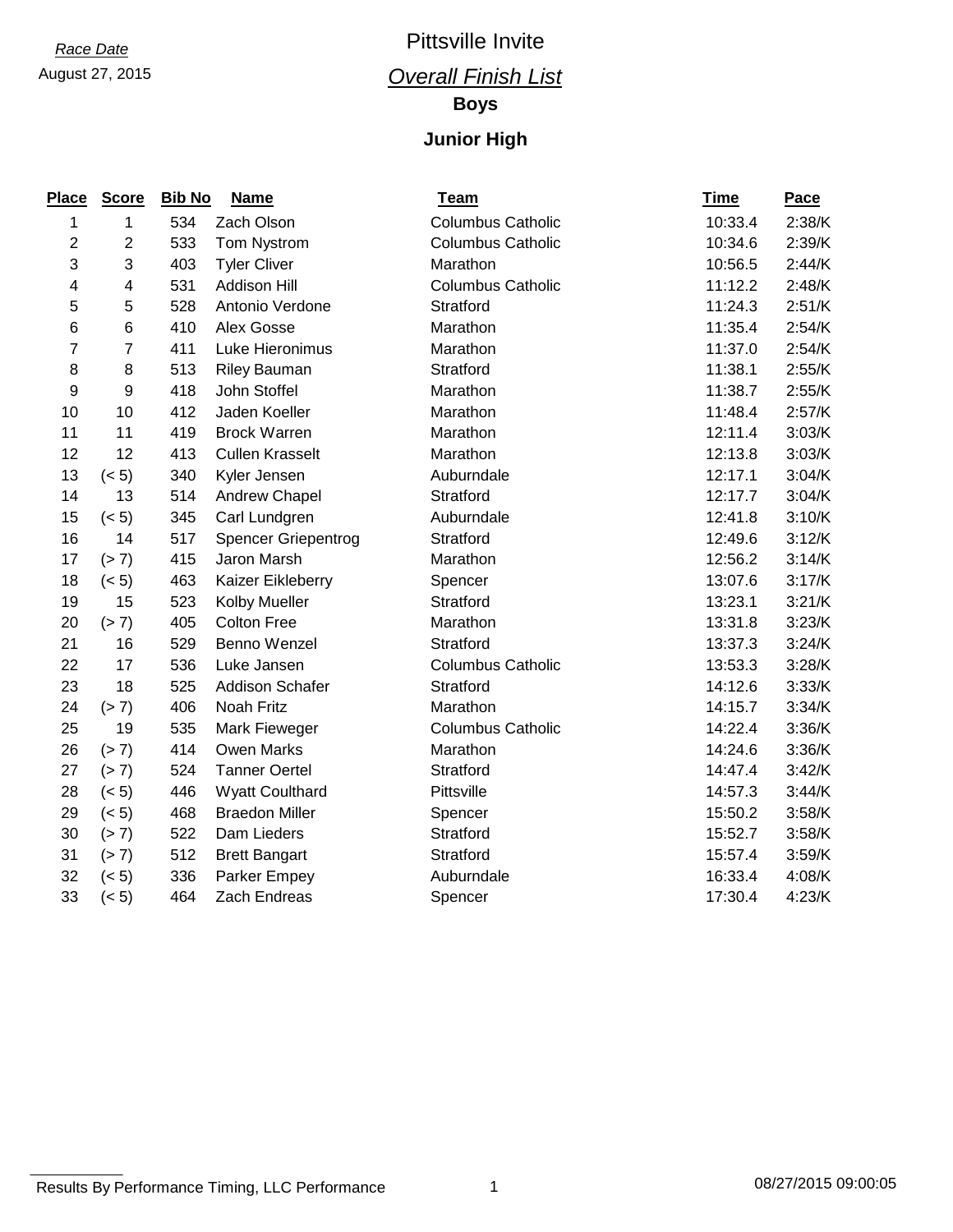## August 27, 2015 *Final Team Results Race Date* Pittsville Invite

#### **Boys**

|    |               |                                 | <b>Overall</b> | <b>Cumulative</b>             |              | <b>Cumulative</b>     | <b>Time</b> |  |  |
|----|---------------|---------------------------------|----------------|-------------------------------|--------------|-----------------------|-------------|--|--|
|    | <b>Bib No</b> | <b>Name</b>                     | <b>Place</b>   | <b>Place</b>                  | <u>Time</u>  | <b>Time</b>           | <b>Back</b> |  |  |
|    |               | <b>Team - Marathon</b>          |                | <b>Finish Position -</b>      | 1            |                       |             |  |  |
|    |               | Team Score (places): 35         |                |                               |              | Average Time: 11:31.2 |             |  |  |
| 1  | 403           | <b>Tyler Cliver</b>             | 3              | 3                             | 10:56.5      | 10:56.5               | 0:00.0      |  |  |
| 2  | 410           | Alex Gosse                      | 6              | 9                             | 11:35.4      | 22:32.0               | 0:38.9      |  |  |
| 3  | 411           | Luke Hieronimus                 | 7              | 16                            | 11:37.0      | 34:09.0               | 0:40.4      |  |  |
| 4  | 418           | John Stoffel                    | 9              | 25                            | 11:38.7      | 45:47.8               | 0:42.1      |  |  |
| 5  | 412           | Jaden Koeller                   | 10             | 35                            | 11:48.4      | 57:36.2               | 0:51.9      |  |  |
| 6  | 419           | <b>Brock Warren</b>             | (11)           | (46)                          | 12:11.4      | 1:09:47.7             | 1:14.9      |  |  |
| 7  | 413           | <b>Cullen Krasselt</b>          | (12)           | (58)                          | 12:13.8      | 1:22:01.6             | 1:17.3      |  |  |
| 8  | 415           | Jaron Marsh                     | More Than 7    |                               | 12:56.2      | 1:34:57.8             | 1:59.6      |  |  |
| 9  | 405           | <b>Colton Free</b>              | More Than 7    |                               | 13:31.8      | 1:48:29.7             | 2:35.3      |  |  |
| 10 | 406           | Noah Fritz                      | More Than 7    |                               | 14:15.7      | 2:02:45.4             | 3:19.1      |  |  |
| 11 | 414           | <b>Owen Marks</b>               | More Than 7    |                               | 14:24.6      | 2:17:10.1             | 3:28.1      |  |  |
|    |               | <b>Team - Columbus Catholic</b> |                | <b>Finish Position -</b>      | $\mathbf{2}$ |                       |             |  |  |
|    |               | Team Score (places): 43         |                |                               |              | Average Time: 12:07.2 |             |  |  |
| 1  | 534           | Zach Olson                      | 1              | 1                             | 10:33.4      | 10:33.4               | 0:00.0      |  |  |
| 2  | 533           | Tom Nystrom                     | 2              | 3                             | 10:34.6      | 21:08.0               | 0:01.2      |  |  |
| 3  | 531           | <b>Addison Hill</b>             | 4              | $\overline{7}$                | 11:12.2      | 32:20.2               | 0:38.8      |  |  |
| 4  | 536           | Luke Jansen                     | 17             | 24                            | 13:53.3      | 46:13.5               | 3:19.8      |  |  |
| 5  | 535           | Mark Fieweger                   | 19             | 43                            | 14:22.4      | 1:00:36.0             | 3:49.0      |  |  |
|    |               | <b>Team - Stratford</b>         |                | <b>Finish Position -</b>      | 3            |                       |             |  |  |
|    |               | Team Score (places): 55         |                | Average Time: 12:18.6         |              |                       |             |  |  |
| 1  | 528           | Antonio Verdone                 | 5              | 5                             | 11:24.3      | 11:24.3               | 0:00.0      |  |  |
| 2  | 513           | <b>Riley Bauman</b>             | 8              | 13                            | 11:38.1      | 23:02.5               | 0:13.7      |  |  |
| 3  | 514           | <b>Andrew Chapel</b>            | 13             | 26                            | 12:17.7      | 35:20.2               | 0:53.3      |  |  |
|    | 517           | <b>Spencer Griepentrog</b>      | 14             | 40                            | 12:49.6      | 48:09.9               | 1:25.2      |  |  |
| 5  | 523           | Kolby Mueller                   | 15             | 55                            | 13:23.1      | 1:01:33.0             | 1:58.7      |  |  |
| 6  | 529           | Benno Wenzel                    | (16)           | (71)                          | 13:37.3      | 1:15:10.4             | 2:12.9      |  |  |
| 7  | 525           | <b>Addison Schafer</b>          | (18)           | (89)                          | 14:12.6      | 1:29:23.1             | 2:48.3      |  |  |
| 8  | 524           | <b>Tanner Oertel</b>            | More Than 7    |                               | 14:47.4      | 1:44:10.5             | 3:23.1      |  |  |
| 9  | 522           | Dam Lieders                     | More Than 7    |                               | 15:52.7      | 2:00:03.3             | 4:28.3      |  |  |
| 10 | 512           | <b>Brett Bangart</b>            | More Than 7    |                               | 15:57.4      | 2:16:00.7             | 4:33.0      |  |  |
|    |               | <b>Team - Auburndale</b>        |                | <b>Finish Position - Inc.</b> |              |                       |             |  |  |
|    |               | Team Score (places): Inc.       |                |                               |              | Average Time:         |             |  |  |
| 1  | 340           | Kyler Jensen                    | Less Than 5    |                               | 12:17.1      | 12:17.1               | 0:00.0      |  |  |
| 2  | 345           | Carl Lundgren                   | Less Than 5    |                               | 12:41.8      | 24:59.0               | 0:24.7      |  |  |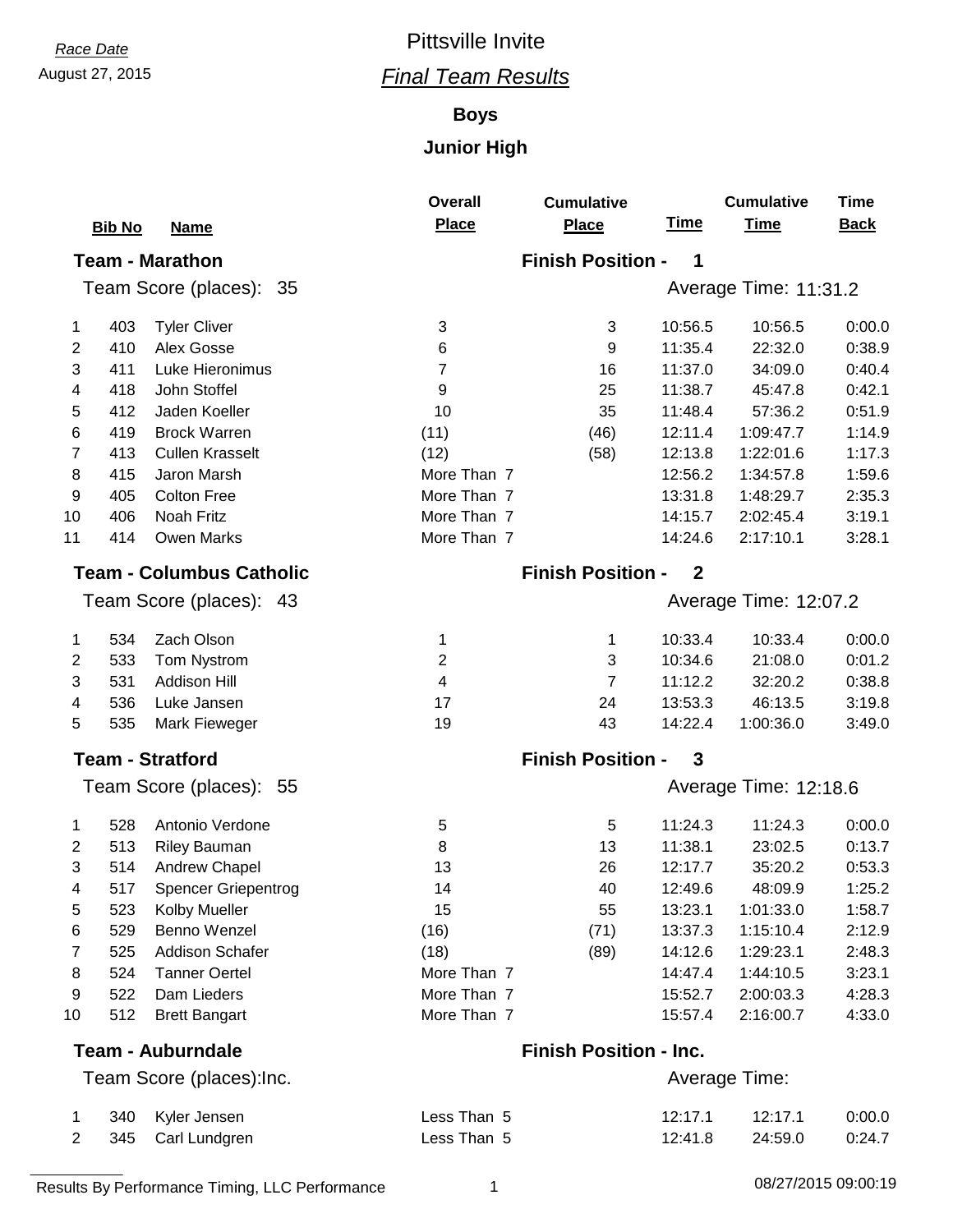## August 27, 2015 *Final Team Results Race Date* Pittsville Invite

#### **Boys**

|              |               |                           | Overall      | <b>Cumulative</b>             |         | <b>Cumulative</b> | Time        |
|--------------|---------------|---------------------------|--------------|-------------------------------|---------|-------------------|-------------|
|              | <b>Bib No</b> | <b>Name</b>               | <b>Place</b> | <b>Place</b>                  | Time    | <b>Time</b>       | <b>Back</b> |
|              |               | <b>Team - Auburndale</b>  |              | <b>Finish Position - Inc.</b> |         |                   |             |
|              |               | Team Score (places): Inc. |              |                               |         | Average Time:     |             |
| 3            | 336           | Parker Empey              | Less Than 5  |                               | 16:33.4 | 41:32.5           | 4:16.3      |
|              |               | <b>Team - Pittsville</b>  |              | <b>Finish Position - Inc.</b> |         |                   |             |
|              |               | Team Score (places): Inc. |              |                               |         | Average Time:     |             |
| 1            | 446           | <b>Wyatt Coulthard</b>    | Less Than 5  |                               | 14:57.3 | 14:57.3           | 0:00.0      |
|              |               | <b>Team - Spencer</b>     |              | <b>Finish Position - Inc.</b> |         |                   |             |
|              |               | Team Score (places): Inc. |              |                               |         | Average Time:     |             |
| $\mathbf{1}$ | 463           | Kaizer Eikleberry         | Less Than 5  |                               | 13:07.6 | 13:07.6           | 0:00.0      |
| 2            | 468           | <b>Braedon Miller</b>     | Less Than 5  |                               | 15:50.2 | 28:57.9           | 2:42.5      |
| 3            | 464           | Zach Endreas              | Less Than 5  |                               | 17:30.4 | 46:28.4           | 4:22.8      |

Results By Performance Timing, LLC Performance 2 2 08/27/2015 09:00:19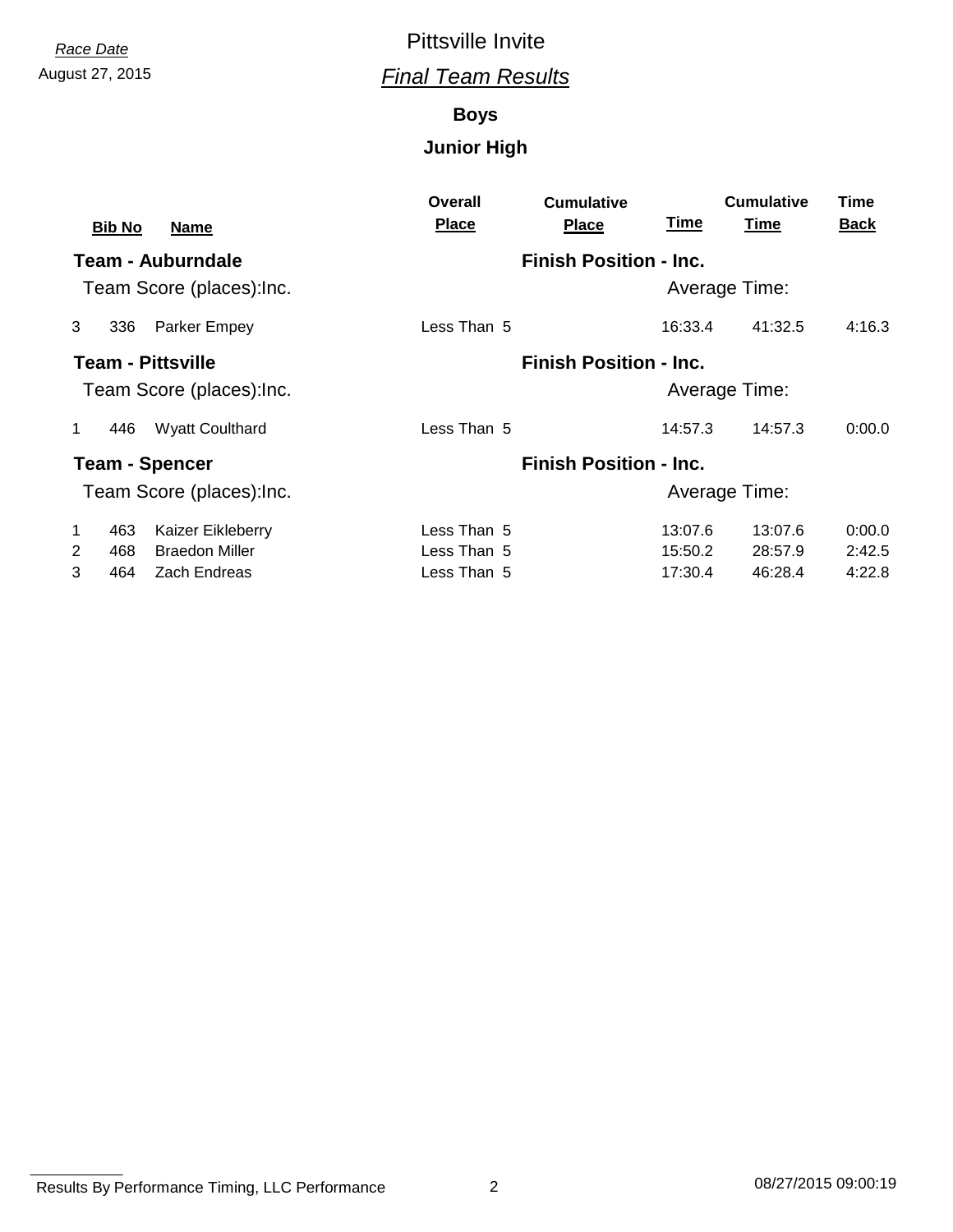### August 27, 2015 *Team Summary Results*

#### **Girls**

|              |                          | Top 5                            |                | <b>Finishers ----------------</b> |                 |               |                |                                           |    |  |
|--------------|--------------------------|----------------------------------|----------------|-----------------------------------|-----------------|---------------|----------------|-------------------------------------------|----|--|
| <b>Place</b> | <b>Team</b>              | <b>Places</b>                    | $\overline{1}$ | $\overline{2}$                    | $\frac{3}{2}$   | $\frac{4}{5}$ |                | $\frac{5}{2}$ $\frac{6}{1}$ $\frac{7}{1}$ |    |  |
| 1            | Auburndale               | 23<br>Top 5 Times: 1:02:32.6     | 1              | 4                                 | 5               | 6             | $\overline{7}$ | 8                                         | 13 |  |
| $\mathbf{2}$ | <b>Spencer</b>           | 52<br>Top 5 Times: 1:06:15.3     | $2^{\circ}$    | 3                                 | 14              | 15            | 18             | - 22                                      | 25 |  |
| 3            | <b>Marathon</b>          | 68<br>Top 5 Times: 1:08:25.5     | 10             | 11                                | 12 <sup>°</sup> | 16            | 19             | - 21                                      | 23 |  |
| 4            | <b>Stratford</b>         | 96<br>Top 5 Times: 1:14:40.7     |                | 9 17                              | 20              | 24            | 26             | 27                                        | 28 |  |
| Inc.         | <b>Assumption</b>        | Only 3 finishers<br>Top 5 Times: |                |                                   |                 |               |                |                                           |    |  |
| Inc.         | <b>Columbus Catholic</b> | Only 2 finishers<br>Top 5 Times: |                |                                   |                 |               |                |                                           |    |  |
| Inc.         | <b>Pittsville</b>        | Only 1 finishers<br>Top 5 Times: |                |                                   |                 |               |                |                                           |    |  |

Results By Performance Timing, LLC Performance 1 08/27/2015 09:00:22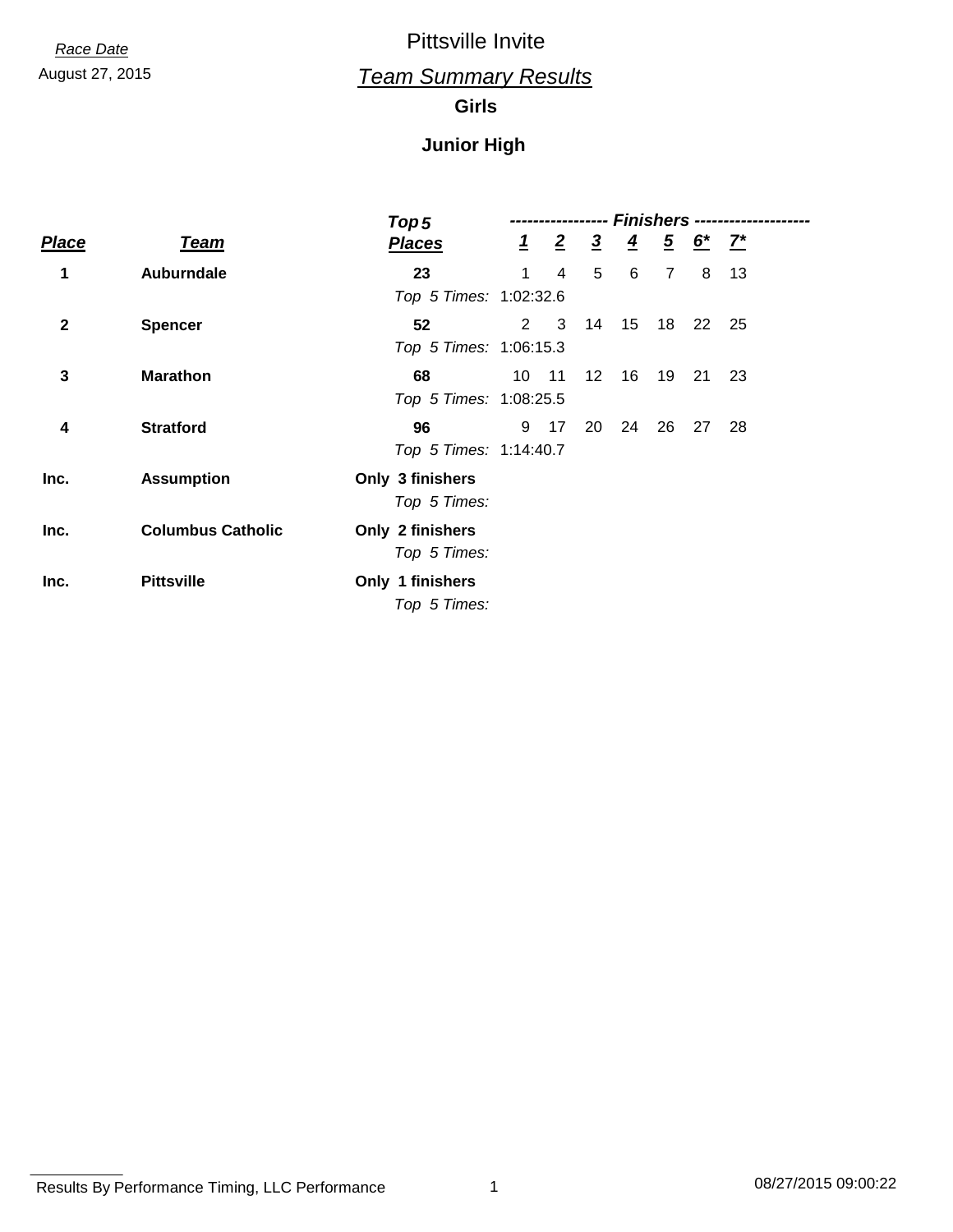### August 27, 2015 *Overall Finish List*

**Girls**

| <b>Place</b>   | <b>Score</b> | <b>Bib No</b> | <b>Name</b>           | <b>Team</b>              | <u>Time</u> | <b>Pace</b> |
|----------------|--------------|---------------|-----------------------|--------------------------|-------------|-------------|
| 1              | (< 5)        | 447           | Savanna Ortner        | Pittsville               | 11:33.8     | 2:53/K      |
| $\overline{c}$ | 1            | 348           | <b>Taylor Stanton</b> | Auburndale               | 11:42.2     | 2:56/K      |
| 3              | 2            | 474           | Kaylee Wehrman        | Spencer                  | 11:48.4     | 2:57/K      |
| 4              | 3            | 473           | Emily Wehrman         | Spencer                  | 11:51.1     | 2:58/K      |
| 5              | 4            | 339           | Victoria Hasenohrl    | Auburndale               | 12:27.8     | 3:07/K      |
| 6              | 5            | 341           | Annalise Jewel        | Auburndale               | 12:36.2     | 3:09/K      |
| $\overline{7}$ | 6            | 349           | Errika Zenner         | Auburndale               | 12:47.1     | 3:12/K      |
| 8              | (< 5)        | 540           | Sam Nelson            | Assumption               | 12:51.0     | 3:13/K      |
| 9              | 7            | 350           | McKenna Zieher        | Auburndale               | 12:59.2     | 3:15/K      |
| 10             | 8            | 342           | Jordyn Karl           | Auburndale               | 13:06.2     | 3:17/K      |
| 11             | 9            | 527           | Angellia Verdone      | Stratford                | 13:10.0     | 3:18/K      |
| 12             | 10           | 404           | Livia Fingerson       | Marathon                 | 13:12.2     | 3:18/K      |
| 13             | 11           | 417           | Piper Pietrowski      | Marathon                 | 13:13.5     | 3:18/K      |
| 14             | 12           | 409           | Sierra Gage           | Marathon                 | 13:14.3     | 3:19/K      |
| 15             | 13           | 338           | Aliah Hamus           | Auburndale               | 13:45.6     | 3:26/K      |
| 16             | 14           | 470           | Leah Nieman           | Spencer                  | 13:53.6     | 3:28/K      |
| 17             | (> 7)        | 343           | <b>Tiffany Karl</b>   | Auburndale               | 13:54.8     | 3:29/K      |
| 18             | (> 7)        | 344           | <b>Lily Kloos</b>     | Auburndale               | 13:55.3     | 3:29/K      |
| 19             | 15           | 472           | Aryiah Schuh          | Spencer                  | 13:56.5     | 3:29/K      |
| 20             | 16           | 420           | Sammy Welnetz         | Marathon                 | 13:57.1     | 3:29/K      |
| 21             | (< 5)        | 541           | Katarina Haumus       | Assumption               | 13:59.2     | 3:30/K      |
| 22             | (< 5)        | 542           | Carrie Bouee          | Assumption               | 14:13.2     | 3:33/K      |
| 23             | 17           | 526           | Marah Schillinger     | Stratford                | 14:28.4     | 3:37/K      |
| 24             | (< 5)        | 539           | Janelle Haupt         | <b>Columbus Catholic</b> | 14:42.7     | 3:41/K      |
| 25             | 18           | 476           | Hannah Zastrow        | Spencer                  | 14:45.5     | 3:41/K      |
| 26             | 19           | 408           | Madigan Fuhrman       | Marathon                 | 14:48.2     | 3:42/K      |
| 27             | 20           | 518           | Carolynn Hiebl        | Stratford                | 15:01.7     | 3:45/K      |
| 28             | (> 7)        | 347           | Hannah Schulte        | Auburndale               | 15:03.4     | 3:46/K      |
| 29             | 21           | 416           | <b>Lorelie Peters</b> | Marathon                 | 15:19.7     | 3:50/K      |
| 30             | (> 7)        | 346           | Autumn Richardson     | Auburndale               | 15:52.4     | 3:58/K      |
| 31             | 22           | 471           | Lydia Nieman          | Spencer                  | 15:53.2     | 3:58/K      |
| 32             | 23           | 407           | Sarah Fritz           | Marathon                 | 15:56.4     | 3:59/K      |
| 33             | 24           | 519           | Rose Huther           | Stratford                | 15:57.2     | 3:59/K      |
| 34             | 25           | 466           | Zastrow Leah          | Spencer                  | 15:58.7     | 4:00/K      |
| 35             | 26           | 516           | Grace Greenberg       | Stratford                | 16:03.3     | 4:01/K      |
| 36             | 27           | 521           | Kambria Leonhard      | Stratford                | 16:34.3     | 4:09/K      |
| 37             | (> 7)        | 467           | Jory Meyers           | Spencer                  | 16:42.7     | 4:11/K      |
| 38             | (> 7)        | 543           | <b>Margaret Mouw</b>  | Marathon                 | 16:46.7     | 4:12/K      |
| 39             | (> 7)        | 337           | Kylie Frischman       | Auburndale               | 16:52.8     | 4:13/K      |
| 40             | 28           | 515           | Sarah Dickinson       | Stratford                | 16:57.2     | 4:14/K      |
| 41             | (> 7)        | 462           | Dalaney Eichman       | Spencer                  | 17:02.7     | 4:16/K      |
| 42             | (< 5)        | 538           | Nevaeh Shipman        | <b>Columbus Catholic</b> | 17:05.2     | 4:16/K      |
| 43             | (> 7)        | 520           | Aurora Leonhard       | Stratford                | 17:09.0     | 4:17/K      |
| 44             | (> 7)        | 475           | Delaney Wichlacz      | Spencer                  | 17:16.1     | 4:19/K      |
| 45             | (> 7)        | 465           | Madison Knecht        | Spencer                  | 17:17.7     | 4:19/K      |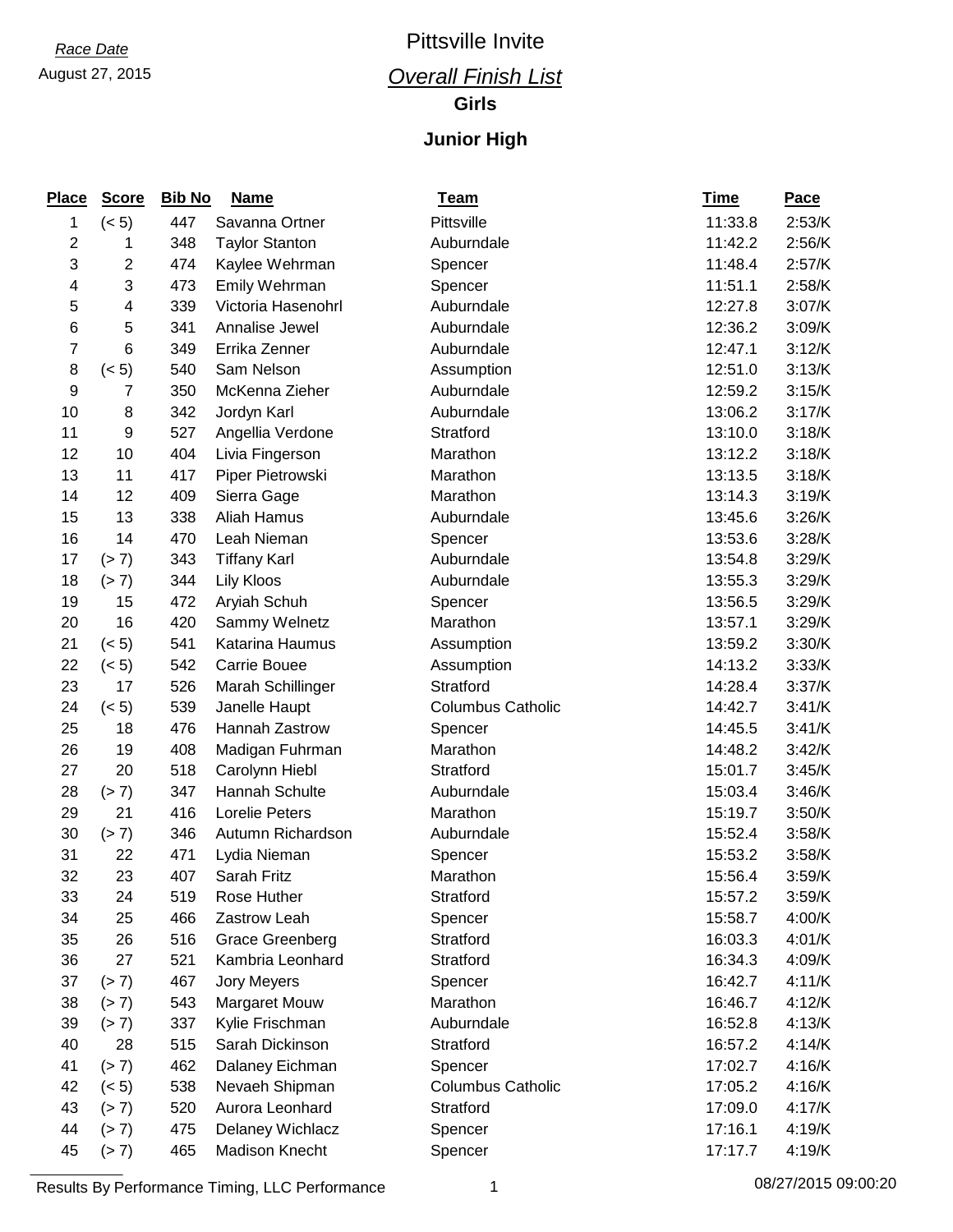#### **Girls**

|                       | <b>Bib No</b> | <b>Name</b>                | <b>Overall</b><br><b>Place</b> | <b>Cumulative</b><br><b>Place</b>       | <b>Time</b> | <b>Cumulative</b><br><b>Time</b> | <b>Time</b><br><b>Back</b> |  |  |  |  |
|-----------------------|---------------|----------------------------|--------------------------------|-----------------------------------------|-------------|----------------------------------|----------------------------|--|--|--|--|
|                       |               | <b>Team - Auburndale</b>   |                                | <b>Finish Position -</b><br>1           |             |                                  |                            |  |  |  |  |
|                       |               | Team Score (places):<br>23 |                                |                                         |             | Average Time: 12:30.5            |                            |  |  |  |  |
| 1                     | 348           | <b>Taylor Stanton</b>      | 1                              | 1                                       | 11:42.2     | 11:42.2                          | 0:00.0                     |  |  |  |  |
| 2                     | 339           | Victoria Hasenohrl         | 4                              | 5                                       | 12:27.8     | 24:10.0                          | 0:45.6                     |  |  |  |  |
| 3                     | 341           | Annalise Jewel             | 5                              | 10                                      | 12:36.2     | 36:46.3                          | 0:54.0                     |  |  |  |  |
| 4                     | 349           | Errika Zenner              | 6                              | 16                                      | 12:47.1     | 49:33.4                          | 1:04.9                     |  |  |  |  |
| 5                     | 350           | McKenna Zieher             | $\overline{7}$                 | 23                                      | 12:59.2     | 1:02:32.6                        | 1:17.0                     |  |  |  |  |
| 6                     | 342           | Jordyn Karl                | (8)                            | (31)                                    | 13:06.2     | 1:15:38.9                        | 1:24.0                     |  |  |  |  |
| 7                     | 338           | Aliah Hamus                | (13)                           | (44)                                    | 13:45.6     | 1:29:24.6                        | 2:03.4                     |  |  |  |  |
| 8                     | 343           | <b>Tiffany Karl</b>        | More Than 7                    |                                         | 13:54.8     | 1:43:19.4                        | 2:12.6                     |  |  |  |  |
| 9                     | 344           | <b>Lily Kloos</b>          | More Than 7                    |                                         | 13:55.3     | 1:57:14.7                        | 2:13.1                     |  |  |  |  |
| 10                    | 347           | Hannah Schulte             | More Than 7                    |                                         | 15:03.4     | 2:12:18.1                        | 3:21.2                     |  |  |  |  |
| 11                    | 346           | Autumn Richardson          | More Than 7                    |                                         | 15:52.4     | 2:28:10.6                        | 4:10.2                     |  |  |  |  |
| 12                    | 337           | Kylie Frischman            | More Than 7                    |                                         | 16:52.8     | 2:45:03.5                        | 5:10.6                     |  |  |  |  |
| <b>Team - Spencer</b> |               |                            |                                | <b>Finish Position -</b><br>$\mathbf 2$ |             |                                  |                            |  |  |  |  |
|                       |               | Team Score (places): 52    |                                | Average Time: 13:15.0                   |             |                                  |                            |  |  |  |  |
| 1                     | 474           | Kaylee Wehrman             | $\overline{c}$                 | $\boldsymbol{2}$                        | 11:48.4     | 11:48.4                          | 0:00.0                     |  |  |  |  |
| $\overline{2}$        | 473           | Emily Wehrman              | 3                              | 5                                       | 11:51.1     | 23:39.6                          | 0:02.6                     |  |  |  |  |
| 3                     | 470           | Leah Nieman                | 14                             | 19                                      | 13:53.6     | 37:33.2                          | 2:05.1                     |  |  |  |  |
| 4                     | 472           | Aryiah Schuh               | 15                             | 34                                      | 13:56.5     | 51:29.7                          | 2:08.0                     |  |  |  |  |
| 5                     | 476           | Hannah Zastrow             | 18                             | 52                                      | 14:45.5     | 1:06:15.3                        | 2:57.1                     |  |  |  |  |
| 6                     | 471           | Lydia Nieman               | (22)                           | (74)                                    | 15:53.2     | 1:22:08.5                        | 4:04.7                     |  |  |  |  |
| 7                     | 466           | Zastrow Leah               | (25)                           | (99)                                    | 15:58.7     | 1:38:07.2                        | 4:10.2                     |  |  |  |  |
| 8                     | 467           | <b>Jory Meyers</b>         | More Than 7                    |                                         | 16:42.7     | 1:54:50.0                        | 4:54.2                     |  |  |  |  |
| 9                     | 462           | Dalaney Eichman            | More Than 7                    |                                         | 17:02.7     | 2:11:52.7                        | 5:14.2                     |  |  |  |  |
| 10                    | 475           | Delaney Wichlacz           | More Than 7                    |                                         | 17:16.1     | 2:29:08.9                        | 5:27.6                     |  |  |  |  |
| 11                    | 465           | <b>Madison Knecht</b>      | More Than 7                    |                                         | 17:17.7     | 2:46:26.6                        | 5:29.2                     |  |  |  |  |
|                       |               | <b>Team - Marathon</b>     |                                | <b>Finish Position -</b>                | 3           |                                  |                            |  |  |  |  |
|                       |               | Team Score (places):<br>68 |                                |                                         |             | Average Time: 13:41.1            |                            |  |  |  |  |
| 1                     | 404           | Livia Fingerson            | 10                             | 10                                      | 13:12.2     | 13:12.2                          | 0:00.0                     |  |  |  |  |
| 2                     | 417           | Piper Pietrowski           | 11                             | 21                                      | 13:13.5     | 26:25.8                          | 0:01.3                     |  |  |  |  |
| 3                     | 409           | Sierra Gage                | 12                             | 33                                      | 13:14.3     | 39:40.1                          | 0:02.1                     |  |  |  |  |
| 4                     | 420           | Sammy Welnetz              | 16                             | 49                                      | 13:57.1     | 53:37.3                          | 0:44.9                     |  |  |  |  |
| 5                     | 408           | Madigan Fuhrman            | 19                             | 68                                      | 14:48.2     | 1:08:25.5                        | 1:35.9                     |  |  |  |  |
| 6                     | 416           | <b>Lorelie Peters</b>      | (21)                           | (89)                                    | 15:19.7     | 1:23:45.2                        | 2:07.4                     |  |  |  |  |
| 7                     | 407           | Sarah Fritz                | (23)                           | (112)                                   | 15:56.4     | 1:39:41.6                        | 2:44.2                     |  |  |  |  |
| 8                     | 543           | Margaret Mouw              | More Than 7                    |                                         | 16:46.7     | 1:56:28.4                        | 3:34.5                     |  |  |  |  |